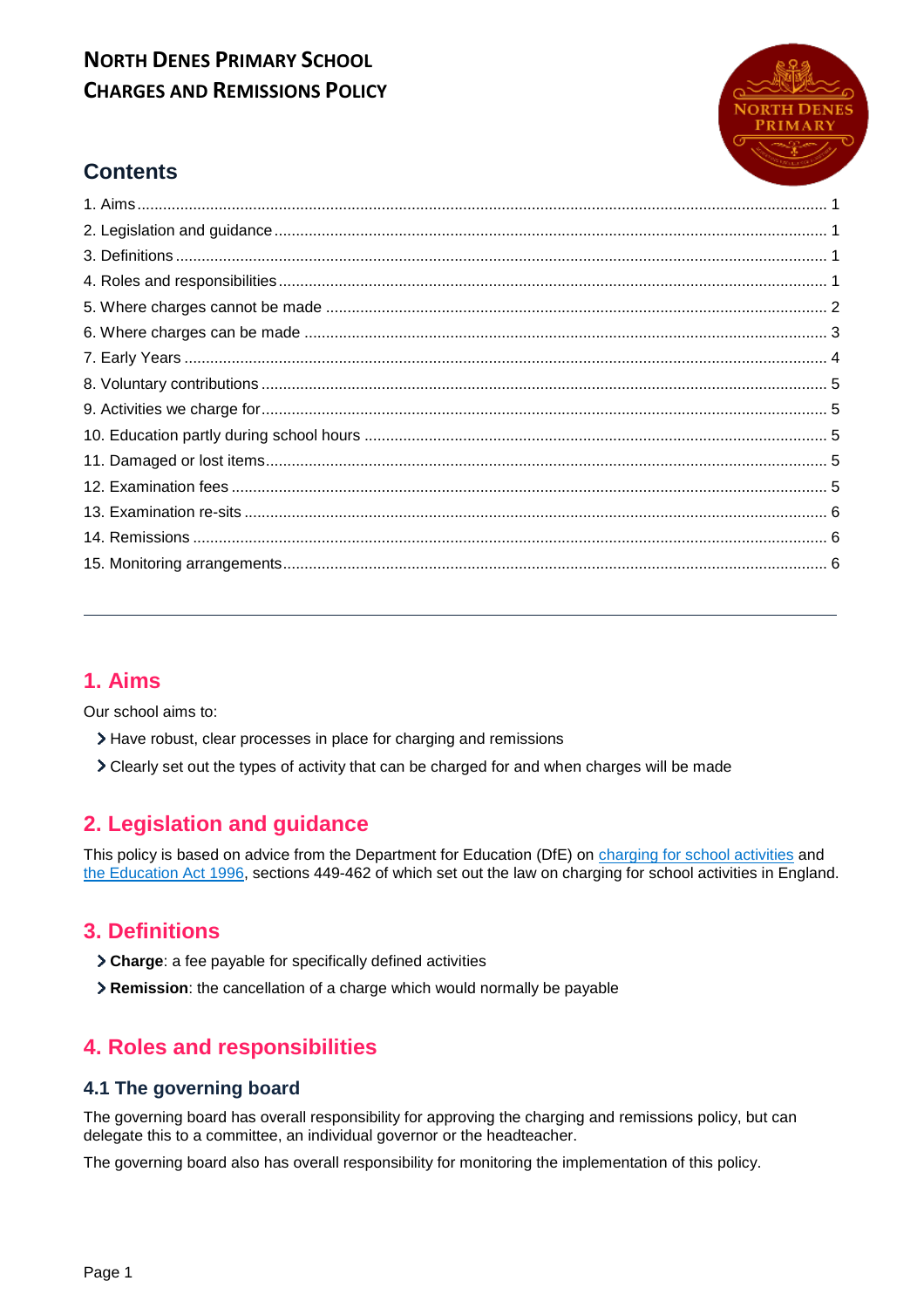#### **4.2 Headteachers**

The headteacher is responsible for ensuring staff are familiar with the charging and remissions policy, and that it is being applied consistently.

#### **4.3 Staff**

Staff are responsible for:

- Implementing the charging and remissions policy consistently
- Notifying the headteacher of any specific circumstances which they are unsure about or where they are not certain if the policy applies

The school will provide staff with appropriate training in relation to this policy and its implementation.

#### **4.4 Parents**

Parents are expected to notify staff or the headteacher of any concerns or queries regarding the charging and remissions policy.

### <span id="page-1-0"></span>**5. Where charges cannot be made**

Below we set out what we **cannot** charge for:

#### **5.1 Education**

- > Admission applications
- Education provided during school hours (including the supply of any materials, books, instruments or other equipment)
- Education provided outside school hours if it is part of:
	- The national curriculum
	- A syllabus for a prescribed public examination that the pupil is being prepared for at the school
	- Religious education
- Instrumental or vocal tuition, for pupils learning individually or in groups, unless the tuition is provided at the request of the pupil's parent
- Entry for a prescribed public examination if the pupil has been prepared for it at the school
- Examination re-sit(s) if the pupil is being prepared for the re-sit(s) at the school

#### **5.2 Transport**

- Transporting registered pupils to or from the school premises, where the local authority has a statutory obligation to provide transport
- Transporting registered pupils to other premises where the governing board or local authority has arranged for pupils to be educated
- Transport that enables a pupil to meet an examination requirement when he or she has been prepared for that examination at the school
- > Transport provided in connection with an educational visit

#### **5.3 Residential visits**

- Education provided on any visit that takes place during school hours
- Education provided on any visit that takes place outside school hours if it is part of:

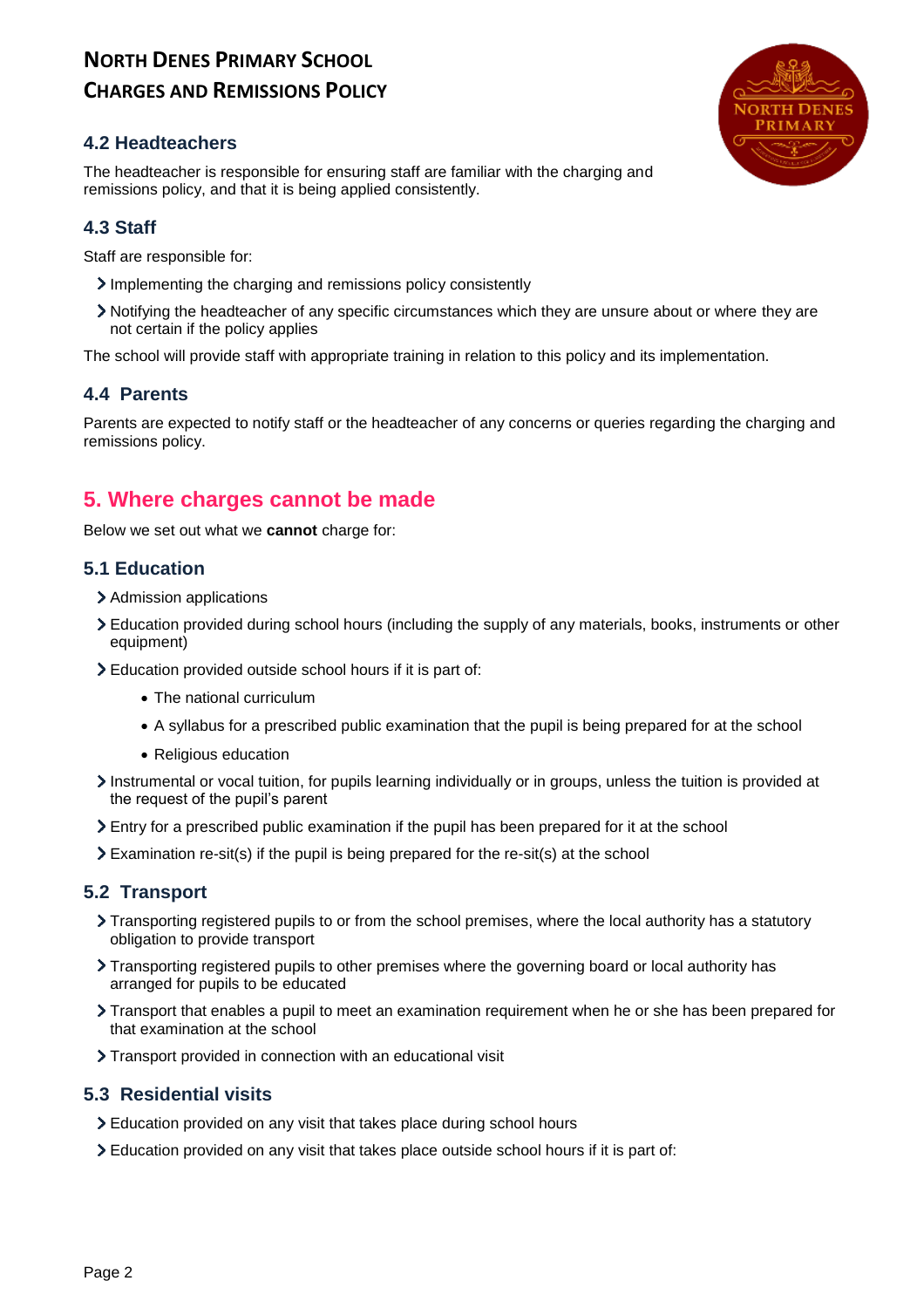

- The national curriculum
- A syllabus for a prescribed public examination that the pupil is being prepared for at the school
- Religious education
- Supply teachers to cover for those teachers who are absent from school accompanying pupils on a residential visit

### <span id="page-2-0"></span>**6. Where charges can be made**

Below we set out what we **can** charge for:

#### **6.1 Education**

- Any materials, books, instruments or equipment, where the child's parent wishes him or her to own them
- Optional extras (see section 6.2)
- Music and vocal tuition, in limited circumstances (see section 6.3)
- Certain early years provision
- Community facilities
- Examination re-sit(s) if the pupil is being prepared for the re-sit(s) at the school **and** the pupil fails, without good reason, to meet any examination requirement for a syllabus

#### **6.2 Optional extras**

We are able to charge for activities known as 'optional extras'. In these cases, schools can charge for providing materials, books, instruments or equipment. The following are optional extras:

- Education provided outside of school time that is not part of:
	- The national curriculum
	- A syllabus for a prescribed public examination that the pupil is being prepared for at the school
	- Religious education
- Examination entry fee(s) if the registered pupil has not been prepared for the examination(s) at the school
- Transport (other than transport that is required to take the pupil to school or to other premises where the local authority or governing board has arranged for the pupil to be provided with education)
- > Board and lodging for a pupil on a residential visit
- Extended day services offered to pupils (such as breakfast clubs, after-school clubs, tea and supervised homework sessions)

When calculating the cost of optional extras, an amount may be included in relation to:

- Any materials, books, instruments or equipment provided in connection with the optional extra
- > The cost of buildings and accommodation
- > Non-teaching staff
- Teaching staff engaged under contracts for services purely to provide an optional extra (including supply teachers engaged specifically to provide the optional extra)
- The cost, or an appropriate proportion of the costs, for teaching staff employed to provide tuition in playing a musical instrument, or vocal tuition, where the tuition is an optional extra

Any charge made in respect of individual pupils will not be greater than the actual cost of providing the optional extra activity, divided equally by the number of pupils participating.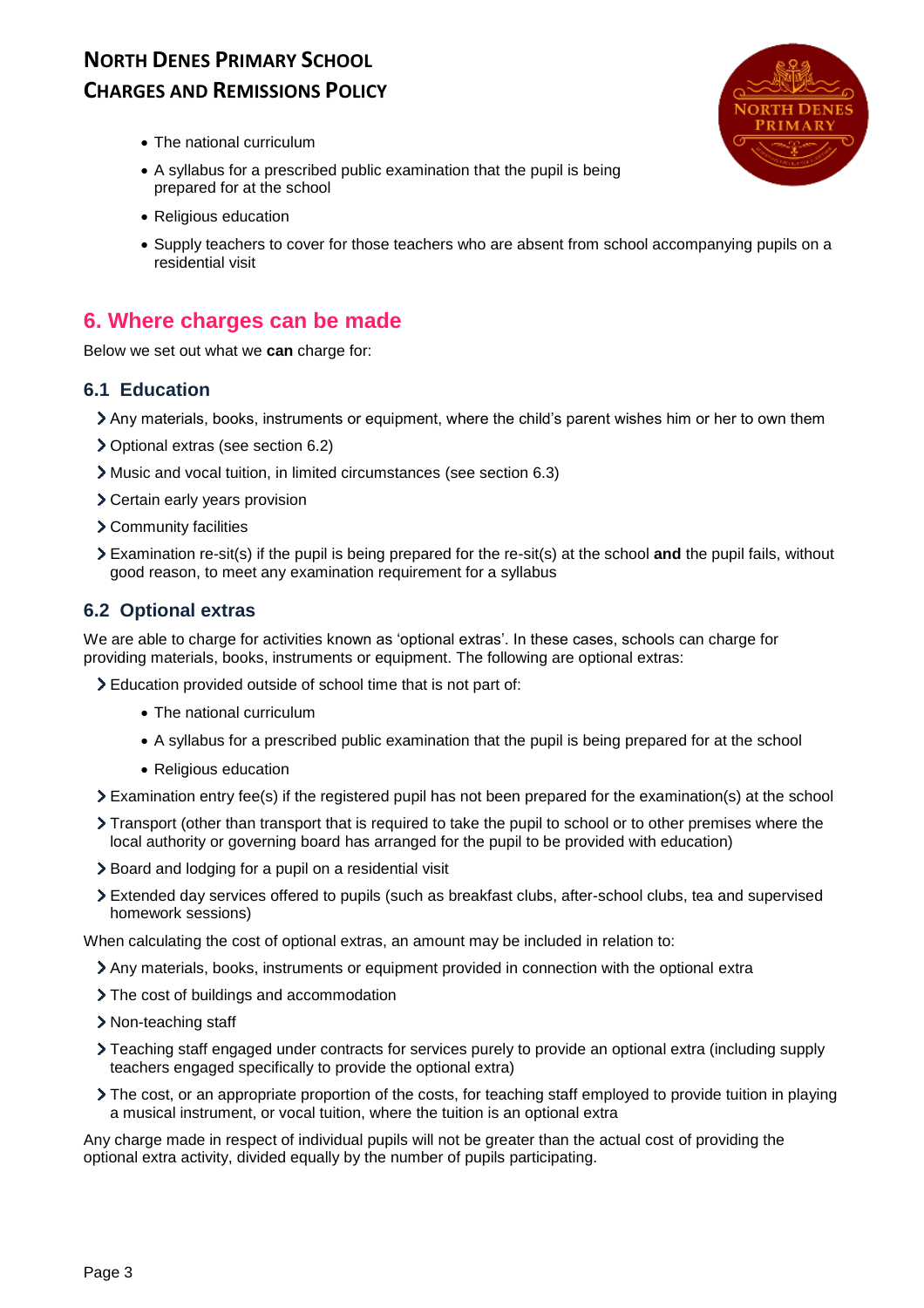## **NORTH DENES PRIMARY SCHOOL**

### **CHARGES AND REMISSIONS POLICY**

Any charge will not include an element of subsidy for any other pupils who wish to take part in the activity but whose parents are unwilling or unable to pay the full charge.

In cases where a small proportion of the activity takes place during school hours, the charge cannot include the cost of alternative provision for those pupils who do not wish to participate.

Parental agreement is necessary for the provision of an optional extra which is to be charged for.

#### **6.3 Music tuition**

Schools can charge for vocal or instrumental tuition provided either individually or to groups of pupils, provided that the tuition is provided at the request of the pupil's parent.

Charges may not exceed the cost of the provision, including the cost of the staff giving the tuition.

Charges cannot be made:

- If the teaching is an essential part of the national curriculum
- If the teaching is provided under the first access to the Key Stage 2 instrumental and vocal tuition programme
- For a pupil who is looked after by a local authority

#### **6.4 Residential visits**

We can charge for board and lodging on residential visits, but the charge must not exceed the actual cost.

## <span id="page-3-0"></span>**7. Early Years**

Government funding is intended to cover the cost to deliver 15 or 30 hours a week of free, high quality, flexible childcare only. It is not intended to cover the cost of meals, consumables, additional hours or additional services.

Additional hours and services will be charged at the current hourly rate where hours are not funded as Early Education by the Local Authority.

Charges for additional services such as trips will be agreed in advance with families.

Parents are expected to supply a packed meal for their child and also consumables (such as nappies, pullups etc)

The free entitlements will be delivered consistently so that all children accessing any of the free entitlements will receive the same quality and access to provision, regardless of whether they opt to pay for optional hours, services, meals or consumables.

The following additional charges will be applied –

- Deposits not charged
- Retainer not charged
- Registration Fee not charged
- Consumables not charged as parents are required to supply these.
- Late Payments Staffing ratios must be maintained at all times. If a child is collected late, this can lead to staff needing to stay beyond the end of their shift. This incurs a cost which will be passed on to the parents at £5.00 for every 15 minute period.
- Meals and Snacks If the school needs to provide a school meal/snack Pack the current cost of a school meal will apply

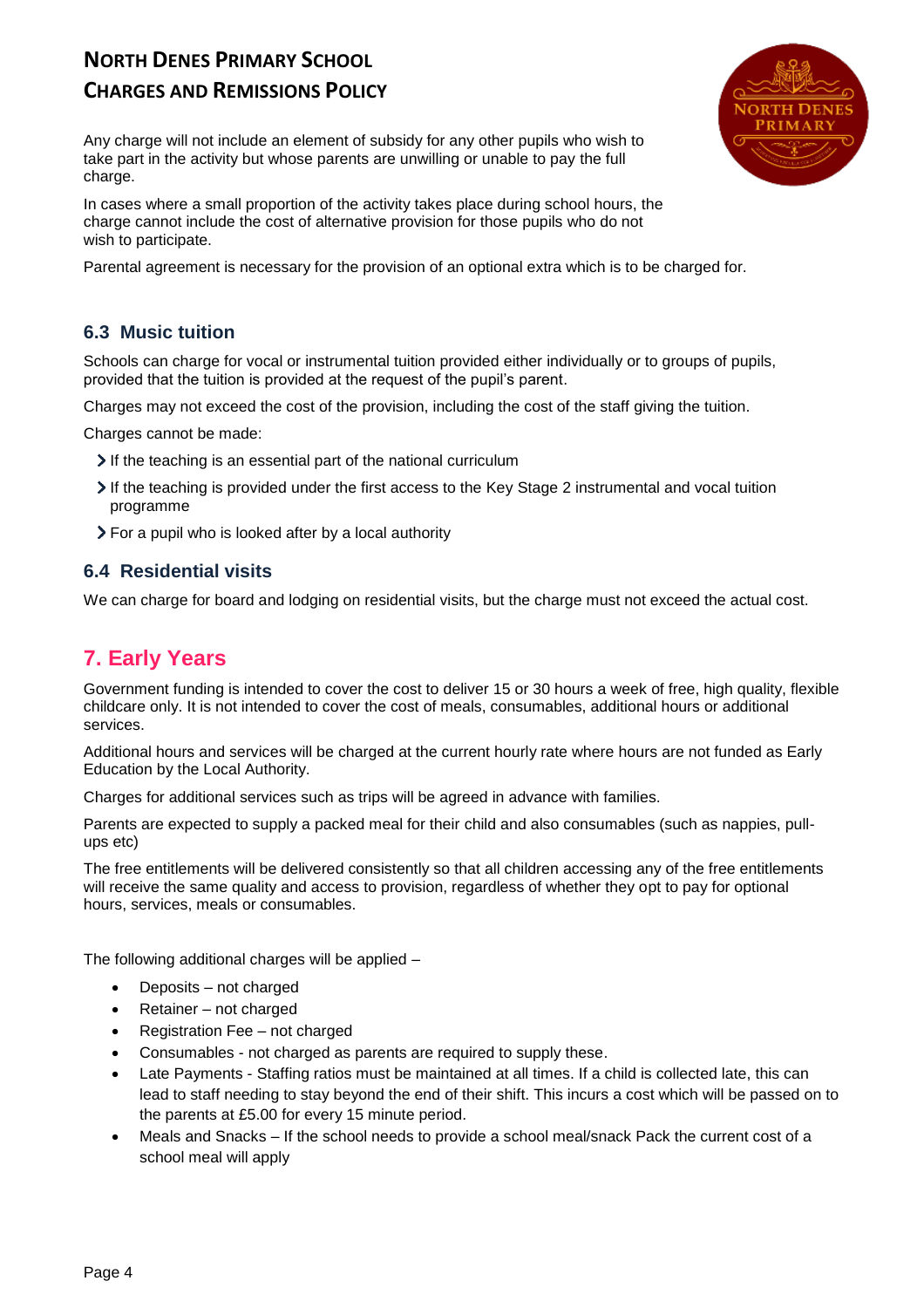The entitlement is offered free. Parents will not be charged a "top-up" fee to recoup the difference between the amount received from the Local Authority and the current hourly rate.



## <span id="page-4-0"></span>**8. Voluntary contributions**

As an exception to the requirements set out in section 5 of this policy, the school is able to ask for voluntary contributions from parents to fund activities during school hours which would not otherwise be possible.

No child will be excluded from an activity simply because their parents are unwilling or unable to pay. If a parent is unwilling or unable to pay, their child will still be given an equal opportunity to take part in the activity. If insufficient voluntary contributions are raised to fund an activity, and the school cannot fund it via another source, the activity will be cancelled.

### <span id="page-4-1"></span>**9. Activities we charge for**

The school will charge for the following activities:

#### Breakfast Club, After School Club (Premier)

For regular activities, the charges for each activity will be determined by the governing board and reviewed each year. Parents will be informed of the charges for the coming year in the term before.

## <span id="page-4-2"></span>**10. Education partly during school hours**

- $\triangleright$  If 50 percent or more of the time spent on an activity occurs during school hours (including time spent travelling if the travel occurs during school hours), it is deemed to take place during school hours and no charge will be made.
- $\triangleright$  If less than 50 percent of the time spent on an activity occurs during school hours, it is deemed to have taken place outside school hours and we may charge for the activity; however, we will not charge if the activity is part of the national curriculum, part of a syllabus for a prescribed public examination that the pupil is being prepared for at the school, or part of religious education.
- **Residential visits:** If the number of school sessions covered by the visit is equal to or greater than 50 percent of the number of half days (any period of 12 hours ending with noon or midnight on any day) spent on the visit, we will not charge for the activity.
- $\triangleright$  The remission of charges for board and lodging payments is the responsibility of the school. These costs will be borne by our contingency funds.
- $\triangleright$  Any charges for extended day services will be optional.

## <span id="page-4-3"></span>**11. Damaged or lost items**

 $\triangleright$  The school may charge parents for the cost of replacing items broken, damaged or lost due to their child's behaviour. Parents will not be taken to court for failure to pay such costs.

### <span id="page-4-4"></span>**12. Examination fees**

We may charge for examination fees if: